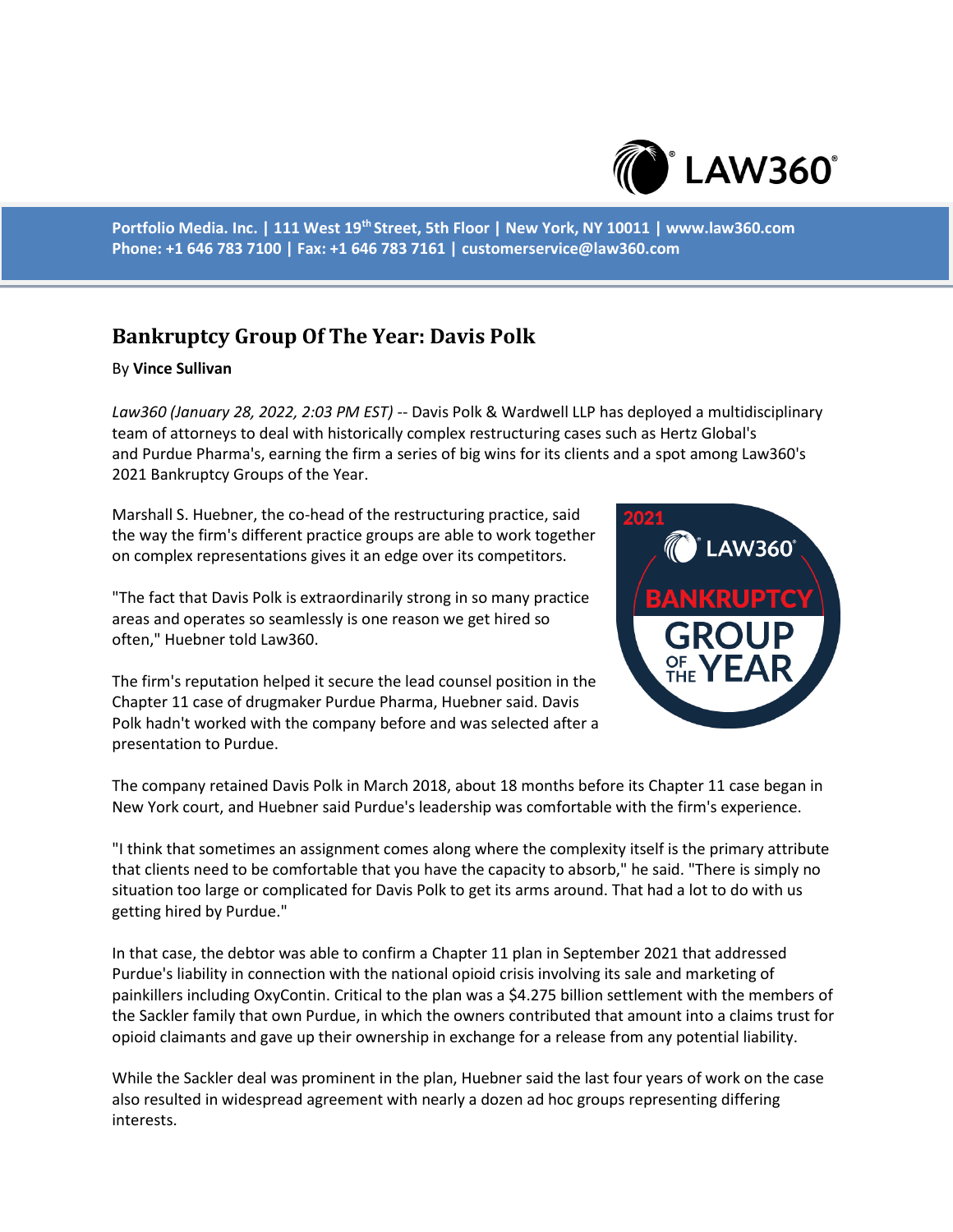"What was accomplished is in fact historic — consensus among over 95% of our 120,000 voting creditors is something almost everyone in the world thought was impossible just two years prior," he said.

The firm's success extended to its representation of the administrative agent for lenders that provided nearly \$11 billion in fleet financing for car rental giant Hertz, whose case resulted in payment in full of the loan upon confirmation in June 2021.

Hitting Chapter 11 in May 2020, when the coronavirus pandemic was in its chaotic early stages, Hertz was faced with an almost complete evaporation revenue as vehicle rental business dried up on short notice. The company was left without places to park its millions of vehicles which had suddenly fallen into disuse.

The debtor sought to reject the vehicle leases funded by Davis Polk's clients, but a deal was worked out in which Hertz would make a \$650 million payment and would commit to selling 180,000 cars to make additional payments. An unexpected surge in the used vehicle market made this deal incredibly beneficial for the lenders, and it was extended for the sale of another 120,000 cars in 2021. In the end, the loans were repaid in full through the Chapter 11 plan confirmed in June.

"Even in much quieter restructuring markets we always have an extraordinary amount of work to do, which is strong proof that our business model is extremely durable," Huebner said of Davis Polk's roster of clients, even when restructuring work tapered off in 2021.

In the case of mall owner Washington Prime, Davis Polk represented SVP Global as the plan sponsor and term lender in a Chapter 11 proceeding with a complex capital structure. Restructuring practice co-head Damian S. Schaible said the firm's approach to dealing with these types of cases is to be ready to litigate on behalf of its clients but always be willing to strike a deal if it makes sense.

"In order to gain peace, you sometimes have to prepare for war," he said.

That war started early in the Washington Prime case when Davis Polk's clients began litigating with unsecured creditors and equity holders over the plan process, but Schaible said while that was going on, settlement negotiations were also underway.

"We got to do what restructuring lawyers do best, which is bring together a broad spectrum of expertise and figure out what the company should look like and what the capital structure should look like," he said.

As bankruptcies become more complicated, Schaible — a Law360 2021 Energy MVP for his work guiding creditor groups through a fresh wave of energy company bankruptcies — said having a deep roster of lawyers who are experts in real estate law, transaction law, tax law, litigation and other practice areas while also having experience in bankruptcy makes Davis Polk a valuable resource for its clients.

"Ten years ago you could have a stand-alone restructuring group that could do an awesome job on their own, but it is becoming increasingly more important that you have a broad and very strong platform to operate from," he said. "The reality is we couldn't do as good a job for our clients as we do if we didn't have our partners in other extremely strong groups."

Huebner said the strength of the firm is evident in that Davis Polk has continued to grow even as the